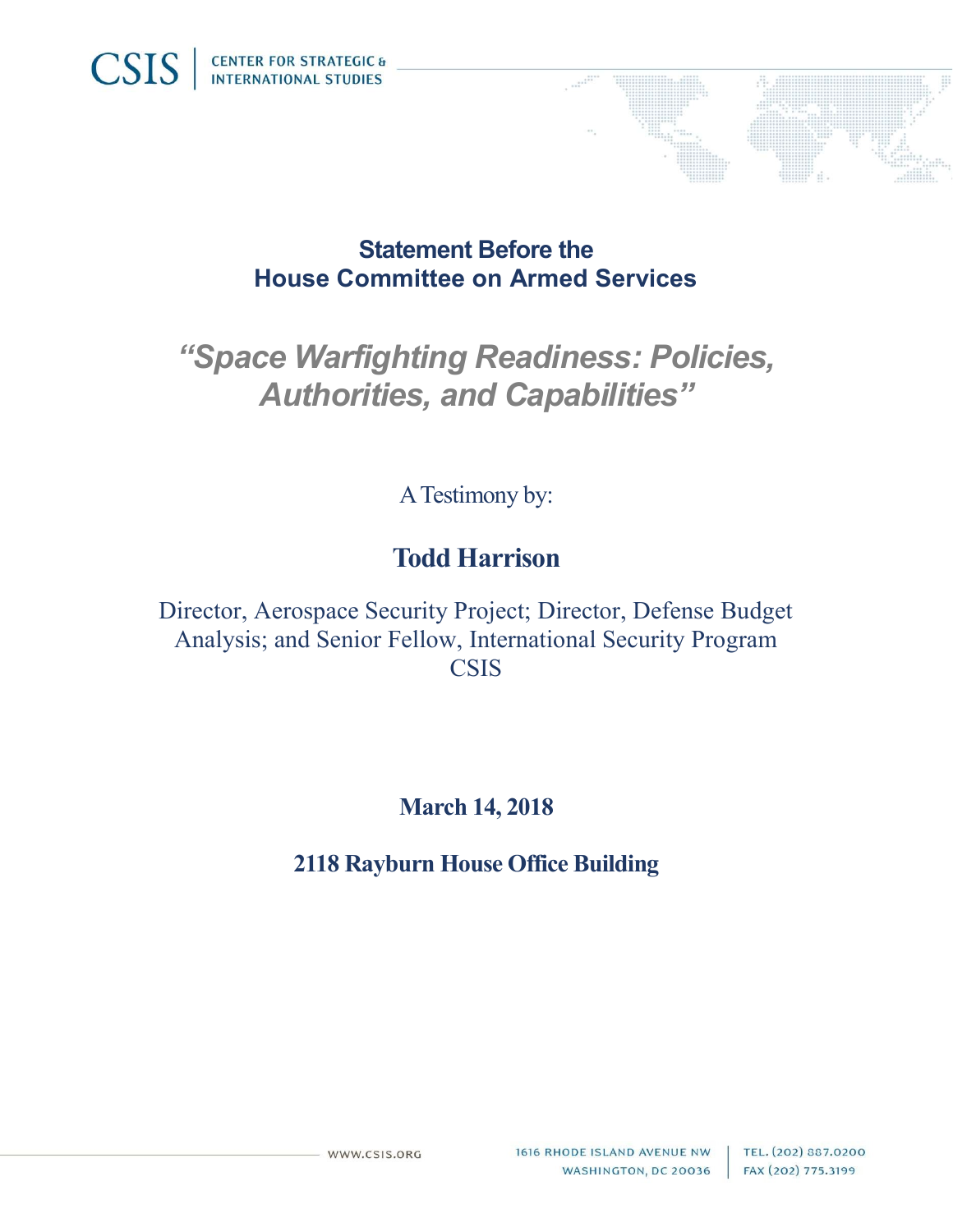Chairman Thornberry, Ranking Member Smith, and Members of the Committee, I want to begin by thanking you for the opportunity to testify today on the important and timely topic of space security. Space security and understanding the dynamics of escalation and deterrence in space is an important part of our research program at CSIS. I want to thank my CSIS colleagues who have contributed to these efforts, especially Zack Cooper, Kaitlyn Johnson, and Thomas Roberts. While the thoughts and ideas I am sharing today draw from the work our team has done in this area, I am testifying in my personal capacity and the opinions I express are not intended to represent those of my colleagues or CSIS.

Much has changed in the space domain over the past thirty years, but it is important to remember that not everything is new. Space was a contested domain from the beginning. The first test of an anti-satellite weapon occurred in 1959, just two years after Sputnik. Throughout the Cold War, both the United States and the Soviet Union developed and tested a variety of anti-satellite weapons. Thankfully, none of these were used in anger, but the threat was ever-present. What has changed is our confidence in the ability to deter attacks against our space systems.

Deterrence in space is not as clear today as it was during the Cold War. As Mr. Loverro and others have written eloquently about before, throughout much of the Cold War national security space systems were protected by the cloak of nuclear deterrence because these systems were primarily used to support nuclear forces. But today our national security space systems are used across the full spectrum of conflict, from peacetime presence activities to counter-terrorism operations to high-end combat against a near-peer adversary. Space systems give the U.S. military global reach, power, and influence.

Our dependence on space across the full spectrum of conflict creates a vulnerability because our space systems are not adequately protected across the full spectrum of threats. Conflict that begins or extends into space, particularly if it becomes kinetic, will not end well for anyone. Our primary focus should therefore be on deterring conflict in space, and I believe there are three main areas where we can do more to improve our deterrence posture and the readiness of our space forces.

#### Clarifying Thresholds

First, we need a clearer understanding and articulation of the thresholds for escalation in space. Based on my experience participating in and conducting space crisis simulations and war games, the escalation thresholds for conflict in space are often ambiguous, particularly at the lower end of the spectrum of conflict. As in other domains, thresholds depend on the broader context of a conflict, and each side can have differing views of their own thresholds and their perception of the other side's thresholds. What is different about the space domain is that we do not have much history to draw upon or widely accepted norms of conduct. The United States should continue to lead in this area by working closely with international and commercial partners to establish sensible norms of conduct and to abide by them.

Another complicating factor is that adversaries can use forms of attack against our space systems that are difficult to detect, attribute, and deter. Some types of attack, such as jamming, are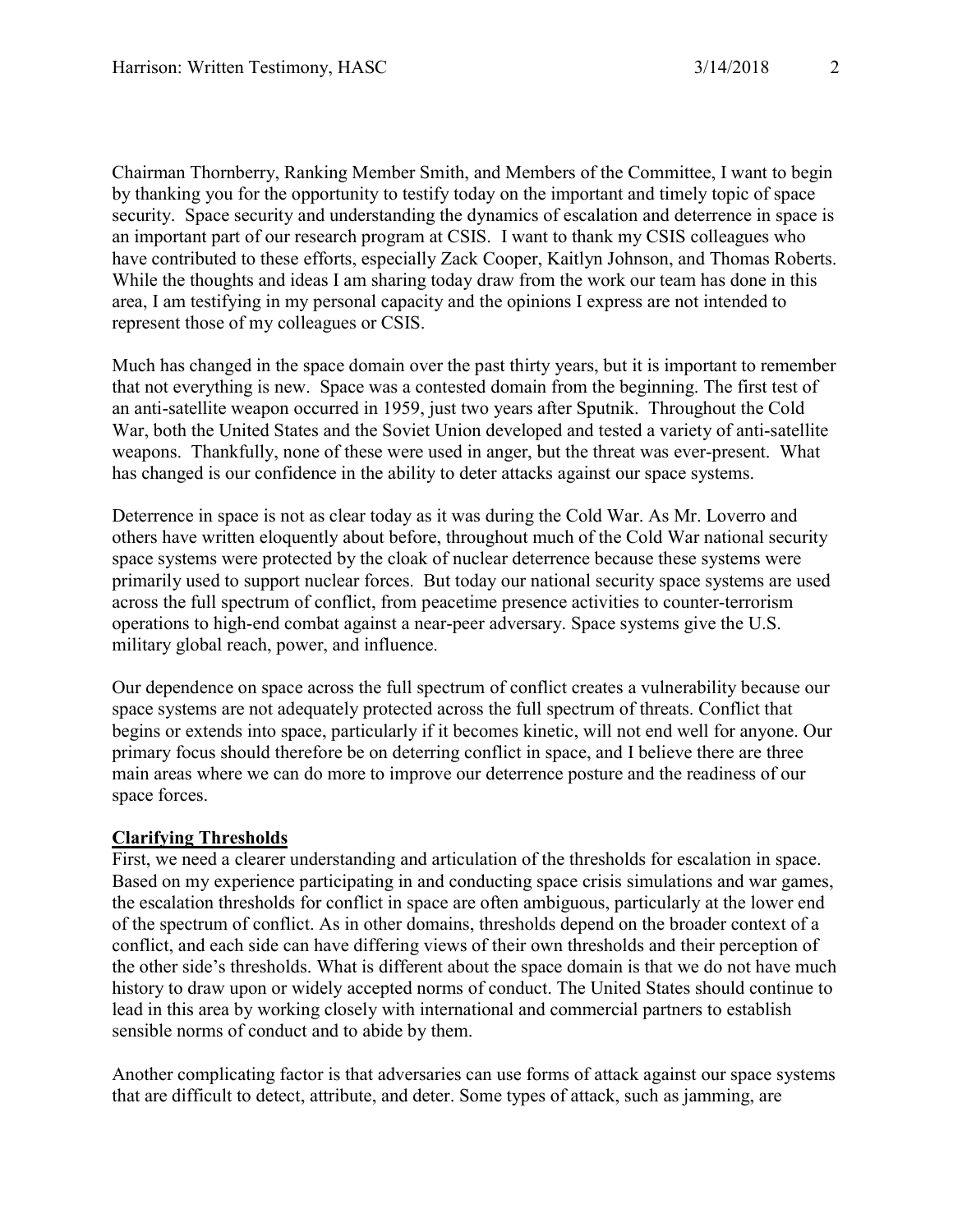temporary in nature, while other methods of attack, such as using a laser to blind a satellite's sensors, are not visible to others. And many methods of non-kinetic attack against space systems, including cyber attacks against ground stations, can be difficult to attribute in a timely manner. It is nearly impossible to deter an attack if you cannot attribute the source of the attack or know with confidence that the effects being experienced are in fact malicious in nature. We therefore need to improve our ability to detect and attribute these types of threats because this is where thresholds are most uncertain.

This ambiguity and lack of common understanding about thresholds can lead to escalation by miscalculation. Miscalculation can occur when an adversary believes that its actions are below the threshold that will trigger a strong military response from the United States when in fact we may view those actions as crossing a major threshold. Ambiguous escalation thresholds can also invite grey zone aggression in space. We already see this occurring in other domains today, where adversaries are probing at the seams and finding ways to create problems for us or advance their own ambitions without triggering direct, overt conflict.

#### Improving Capabilities

A second area where we should be focusing more effort is the development of advanced and innovative space capabilities. We are in the midst of a renaissance in commercial space, with many firms making advances to do things that used to be the exclusive domain of governments. The surface of the Earth and the space environment itself are becoming more transparent whether we like it or not. Overall, I believe this is a positive development for U.S. national security because the United States is at the center of this commercial space revolution. The challenge for the military is to stay attuned to advances in commercial space so that it can leverage the technology, systems, and services created by these companies when possible. It is difficult to be attuned to advances in space technology if acquisition officers are rotating into space programs with little if any prior space experience. One potential remedy is for the Air Force to create a dedicated cadre of space acquisition professionals, both civilians and uniformed military, that are managed separately from the rest of the Air Force acquisition workforce. This would allow for more specific training, a deeper level of technical knowledge, and more relevant career experiences.

The speed of innovation is also a prime concern. DoD and this committee are rightly focusing efforts on how to improve the speed of defense acquisitions overall and space acquisitions in particular. But it is not just the speed of the acquisition process that is the problem—the slow pace of the budgeting process is also a major issue. The planning, programming, budgeting, and execution system used by DoD to develop its budget request and the authorization and appropriations process used by Congress to provide funding and oversight are too slow. Even when these processes work as intended and we are not under a continuing resolution for half the fiscal year, it takes about two years from having an innovative idea to having money available to put on a contract. In that amount of time, the commercial space industry will have already progressed to a new generation of technology. Moreover, the window of opportunity for some things, like hosting a military payload on a commercial satellite, may only last a few months. Innovation is not just about having great ideas and new technologies; it is also about being prepared to take advantage of opportunities when they materialize.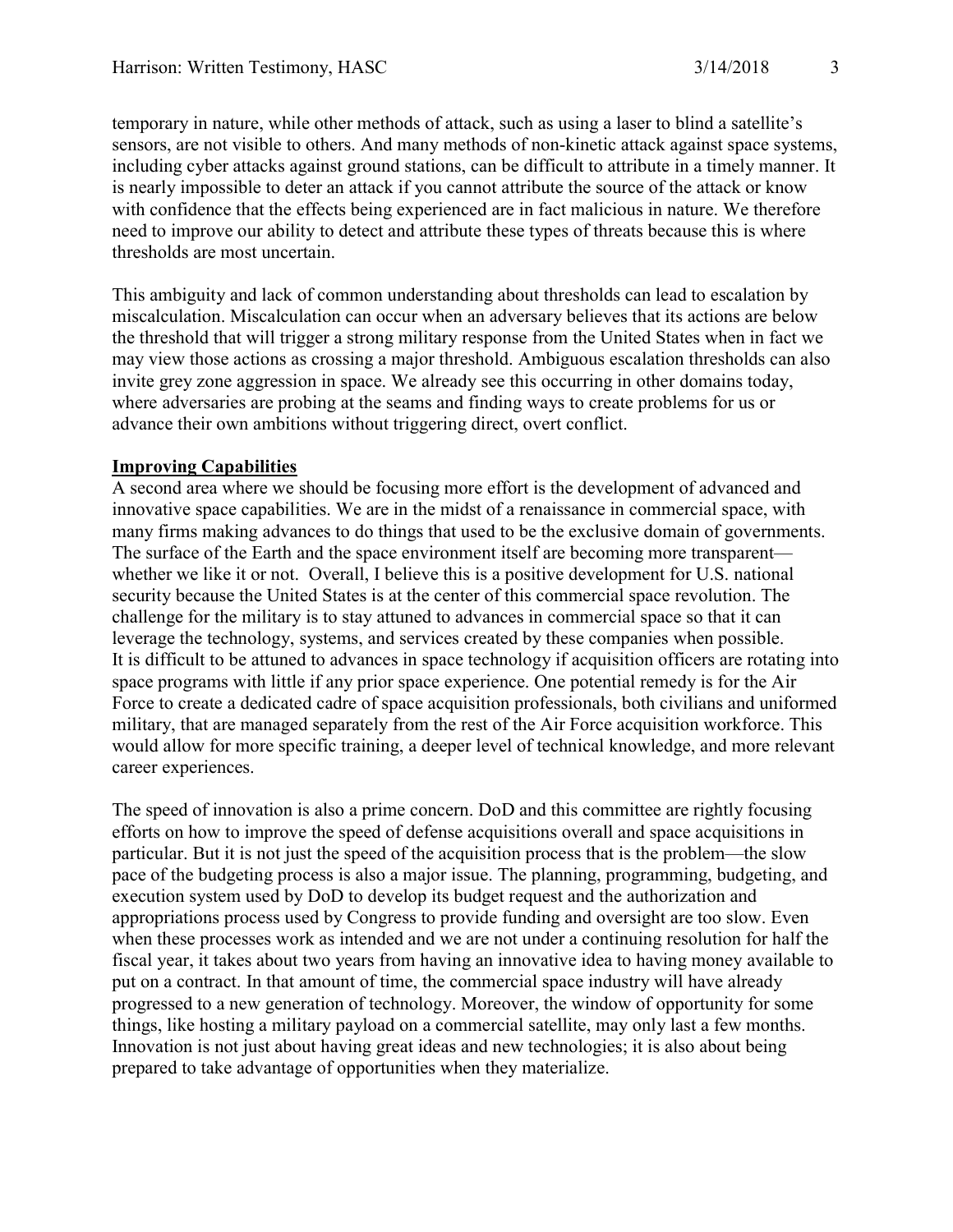A potential solution I would encourage you to consider is creating something akin to a working capital fund for space innovation. This approach would not be appropriate for major defense acquisition programs, but it could be valuable for smaller prototyping and rapid response programs. The idea is to create a pot of funding with greater flexibility and authorities and to prefund the account so that money is available before needs arise. Congress could do this by appropriating a relatively steady rate of funding in each year's budget to replenish the working capital fund and by transferring unobligated funding from other accounts. DoD would be allowed to spend the funding within the constraints defined by Congress, including reporting requirements throughout the year as funding is obligated.

#### Improving Communications

A third and final area I believe needs more attention is the problem of communicating thresholds and capabilities. Communication is a critical part of deterrence and our ability to manage escalation in a crisis. We must be mindful that space is becoming more transparent by the day, and some of the capabilities and operations that we were able to keep secret in the past may not be secret any longer.

Secrecy invites suspicion among our allies and partners and does little to deter our adversaries. While certain aspects of our national security space systems must remain secret to be effective, too often the U.S. military and intelligence community default to over-classification. I believe that this is a systemic and cultural problem that must be addressed immediately. It was an encouraging first step when DoD declassified the existence of the Geosynchronous Space Situational Awareness Program (GSSAP) in 2014. I believe that this disclosure enhances our security and helps deter aggression in space because the world is now on notice that we are watching what others are doing in geosynchronous orbit. I would like to see us go a step further to name and shame bad actors in space—those who conduct irresponsible, aggressive, or hostile activities—and back it up with hard data.

The over-classification of information also inhibits our ability to work with international partners and commercial firms, both of which can play an important role in improving the resilience of our space systems. Classification issues can make it difficult to even discuss escalation thresholds with other nations, even some of our closest treaty allies. Lowering classification levels, where appropriate, would ease the integration of more allies and partners into our space operations. Similarly, over-classification makes it difficult to work with many commercial firms, especially those that are new to working with the government and may not have cleared personnel. Over-classification effectively serves as an overhead tax on all our space activities because it more complexity and time to everything we do.

Another way to improve the communication of thresholds is to be more explicit with commercial satellite service providers about how attacks on their systems will be treated. The National Security Strategy says that the United States will "consider extending national security protections to our private sector partners as needed." That is a step in the right direction, but more clarity is needed. The U.S. military is already dependent on commercial operators for satellite communications, imagery, and other capabilities. An adversary may seek to attack these commercial systems as a way of signaling intent or resolve, believing its actions are below the threshold for military conflict. Without clarity on how such attacks would be treated by the